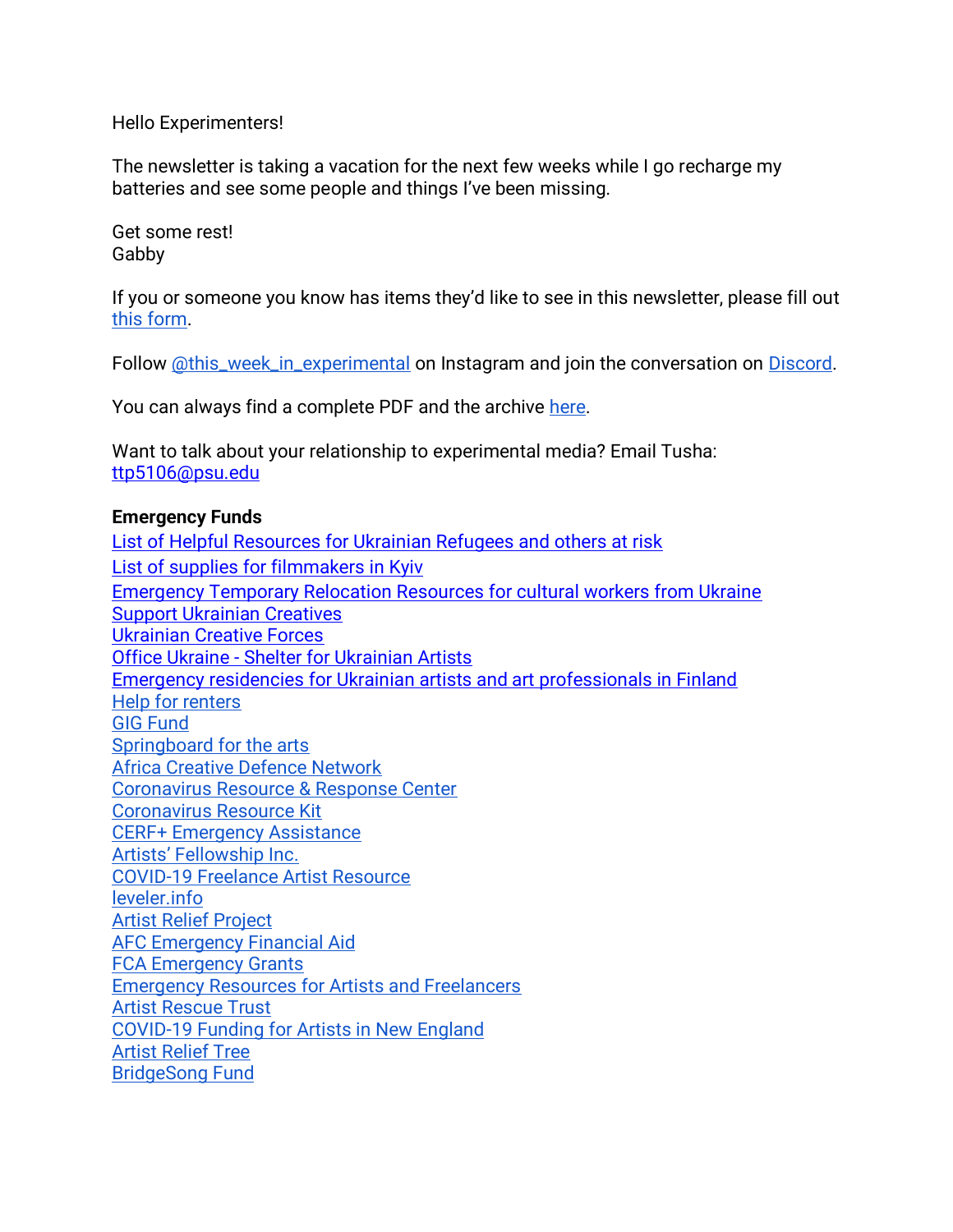# **Calls for Entry**

[Brussels Independent Film Festival](https://filmfreeway.com/BrusselsFilmFestival) Almost Regular Deadline June 23rd [Experimental Film Guanajuato](https://filmfreeway.com/ExperimentalFilm) Regular Deadline June 23rd [Bucharest International Dance Film Festival](https://filmfreeway.com/bidff2022) Regular Deadline June 24th [Pride Month Open Call](https://www.alternativeprocesses.org/pride-month-open-call) due June 27<sup>th</sup> [DIAMETRALE](https://filmfreeway.com/Diametrale) Early Birds June 30th [Transmediale](https://data.transmediale.de/assets/uploads/tm23_call_for_proposals.pdf) due June 30<sup>th</sup> [POOL 2022](https://pool-festival.de/open-call/) due June 30th [Experimental Superstars](https://filmfreeway.com/ExperimentalSuperstars?fbclid=IwAR2oWQx98KIYyakd42hts_Fwnwq3zhDqmX191M1Bj34bsa9NqihowVkTcFA) Deadline 4 June 30<sup>th</sup> [Persian Experimental Film Festival](https://filmfreeway.com/persianexpfilmfest?fbclid=IwAR3k4gt3qoAHgKUnqPQNOaRgZcOAz9mvau1qG-i78xr5ZVMwJ1v-i4CJUQY) Early Deadline June 30<sup>th</sup> Antimatter [\[Media Art\]](https://filmfreeway.com/AntimatterMediaArt) Regular Deadline June 30th [Queer Fear Film Festival](https://filmfreeway.com/QueerFearFilmFestival) Regular Deadline June 30<sup>th</sup> [Short of the Week](https://filmfreeway.com/shortoftheweek) Monthly Deadline June 30<sup>th</sup> [Videonale](https://v19.videonale.org/en/call) due June 30th [My Worst Movie](https://www.instagram.com/p/CeEZpZru1F8/?utm_source=ig_web_copy_link) due July 19th [LUNAFEST Film Festival](https://filmfreeway.com/LUNAFEST?action=show&controller=festivals&utm_campaign=Recently+Opened+for+Entries&utm_medium=email&utm_source=filmmaker_newsletter) Mid-Season Deadline July 1st [Barcelona Independent Film Festival](https://alternativa.cccb.org/2022/en/2022-call-for-entries/film-submissions) due July 1<sup>st</sup> [Solarpunk Magazine](https://solarpunkmagazine.com/submissions/?link_id=0&can_id=8cfe016bd2443877d625c24c9231c76e&source=email-submissions-open-for-issue-2-of-the-jobs-with-justice-zine&email_referrer=email_1580851&email_subject=submissions-open-for-issue-2-of-the-jobs-with-justice-zine) due July 4<sup>th</sup> [Slamdance Film Festival](https://filmfreeway.com/SlamdanceFilmFestival) due July 4th [Passepartout Photo Prize](https://www.passepartoutprize.com/about/) Final Deadline July 4th [The Time to Act is Now!](https://www.worldphoto.org/picture-this) due July 5<sup>th</sup> [Buffalo Int'l Film Festival/Squeaky Wheel 2022 Youth Shorts Block](https://docs.google.com/forms/d/e/1FAIpQLSeNzjnpVORG4uEUNOcxV5-zLuMubBdlFNdbACI2WGcG1cmg5g/viewform) due July 15th [Black Bear Film Festival](https://filmfreeway.com/BlackBearFilmFestival) due July 15th [ANIMAFILM International Animation Festival](https://filmfreeway.com/ANIMAFILM-Baku_International_Animation_Festival) due July 15th [Esto Es Para Esto Pupil](https://filmfreeway.com/EstoEsParaEsto) July 15th [Nature & Culture Film Festival](https://filmfreeway.com/poeticphonotheque) Regular Deadline July 20<sup>th</sup> [Frankfurt Film Festival](https://filmfreeway.com/filmfestfrankfurt) July Deadline July 21st [Short of the Week](https://filmfreeway.com/shortoftheweek) Monthly Deadline July 21<sup>st</sup> [Celluloid Now](https://celluloidnow.org/submissions/) due July 22nd [Wild & Scenic Film Festival](https://filmfreeway.com/WildScenicFilmFestival?action=show&controller=festivals&utm_campaign=Recently+Opened+for+Entries&utm_medium=email&utm_source=filmmaker_newsletter) Regular Deadline July 22<sup>nd</sup> [Brussels Independent Film Festival](https://filmfreeway.com/BrusselsFilmFestival) Regular Deadline July 23rd [DIAMETRALE](https://filmfreeway.com/Diametrale) Almost Early Birds July 24th [Made It 2022](https://www.shortsupply.org/madeit2022) due June 27th [Persian Experimental Film Festival](https://filmfreeway.com/persianexpfilmfest?fbclid=IwAR3k4gt3qoAHgKUnqPQNOaRgZcOAz9mvau1qG-i78xr5ZVMwJ1v-i4CJUQY) Regular Deadline July 27<sup>th</sup> [VH Award](https://vhaward.com/how-to-participate-eng/) due July 28<sup>th</sup> [Blissfest333 Poetry Film Festival](https://filmfreeway.com/Blissfest333?fbclid=IwAR3SXlnJkbxP3EMzx5u-uNQpJPDacUXsTXUY6HNMa7Geirm7qCX8bBE04Ps) Earlybird Deadline July 31<sup>st</sup> [International Video Art Network](https://docs.google.com/forms/d/1D-_jMs0RS6gIb6BJ-VwWpV3bG4H_36GWRHp81OqudTY/viewform?edit_requested=true) Open Call due July 31st [The Dream](https://agoradigital.art/virtual-reality-exhibitions/the-dream/) due July 31st [San Diego Underground Film Festival](https://filmfreeway.com/SanDiegoUndergroundFilmFestival) Regular Deadline July 31<sup>st</sup> [Ji.hlava IDFF](https://www.ji-hlava.com/prihlaseni-filmu) Rough Cut Deadline July 31st [1261 Film Festival](https://filmfreeway.com/1261FilmFestival?action=show&controller=festivals&utm_campaign=Recently+Opened+for+Entries&utm_medium=email&utm_source=filmmaker_newsletter) due July 31st Bogotá Music [Video Festival](https://filmfreeway.com/BMVF?action=show&controller=festivals&utm_campaign=Recently+Opened+for+Entries&utm_medium=email&utm_source=filmmaker_newsletter) Earlybird July 31<sup>st</sup> [The Violence Project](http://netex.nmartproject.net/?p=11365) due August 1<sup>st</sup> [FAENA PRIZE](https://www.faenaart.org/programs/faena-prize) due August 1st [STUTTGARTER FILMWINTER](https://filmwinter.de/en) due August 1st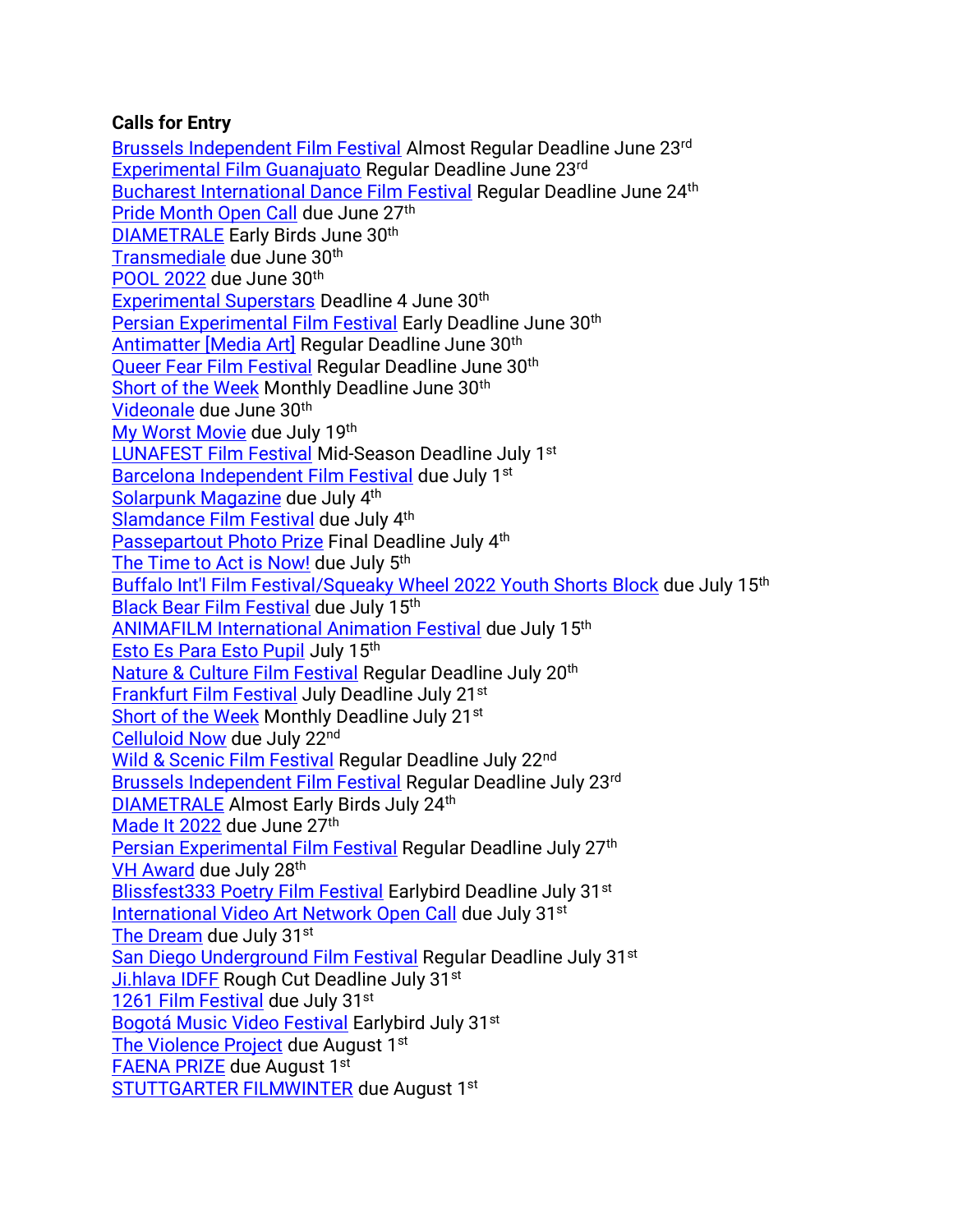[ZEBRA Poetry Film Festival](https://filmfreeway.com/ZEBRAPoetryFilmFestival?action=show&controller=festivals&utm_campaign=Recently+Opened+for+Entries&utm_medium=email&utm_source=filmmaker_newsletter) due August 1st [Fisura Int'l Festival of Experimental Film and](https://filmfreeway.com/FISURAInternationalFilmFestival?fbclid=IwAR3iJlFVGCEMZq9SoP9f2It8A9hMkF3brJlEvHacUSoJ1YVbIluJcsXvulI) Video Regular Deadline August 10<sup>th</sup> [Tatsuno International Film Festival](https://filmfreeway.com/Tatsuno) due August 10<sup>th</sup> [Short of the Week](https://filmfreeway.com/shortoftheweek) Monthly Deadline August 11th [Harkat 16mm Film Festival](https://filmfreeway.com/16mmfilmfestival) Earlybirds August 14th [Slamdance Film Festival](https://filmfreeway.com/SlamdanceFilmFestival) Regular Deadline August 15<sup>th</sup> [Blissfest333 Poetry Film Festival](https://filmfreeway.com/Blissfest333?fbclid=IwAR3SXlnJkbxP3EMzx5u-uNQpJPDacUXsTXUY6HNMa7Geirm7qCX8bBE04Ps) Regular Deadline August 31<sup>st</sup> [Bogotá Music Video Festival](https://filmfreeway.com/BMVF?action=show&controller=festivals&utm_campaign=Recently+Opened+for+Entries&utm_medium=email&utm_source=filmmaker_newsletter) Regular Deadline August 31<sup>st</sup> [British Columbia Environmental Film Festival](https://filmfreeway.com/BritishColumbiaEnvironmentalFilmFestivalBCEFF?action=show&controller=festivals&utm_campaign=British+Columbia+Environmental+Film+Festival&utm_medium=External&utm_source=Submission+Button) Regular Deadline August 31<sup>st</sup> [Film Diary NYC](https://filmfreeway.com/FilmDiary) Regular Deadline August 31st [Swedenborg Film Festival](https://filmfreeway.com/SwedenborgFilmFestival) due September 1<sup>st</sup> [Crossing the Screen](https://filmfreeway.com/Crossingthescreen) Regular Deadline September 1st [Film Matters Open Call for Papers](https://www.filmmattersmagazine.com/2022/04/04/open-call-for-papers-14-1/) due September 1st [Altered Images](https://filmfreeway.com/AlteredImages?fbclid=IwAR303Zuvk4X7G_1Uj2KZ3ltYulh0WNk8vEmUyECj7c3yWiWFRLZatW8JoFI) Regular Deadline September 14th [Los Angeles Animation Festival](https://filmfreeway.com/LAAF) Regular Deadline September 25<sup>th</sup> [Harkat 16mm Film Festival](https://filmfreeway.com/16mmfilmfestival) Regular Deadline September 30th [Courts Mais Trash](https://filmfreeway.com/CourtsMaisTrash) Regular Deadline September 30th [Lookout Wild Film Festival](https://filmfreeway.com/LookoutWildFilmFestival) Regular Deadline September 30<sup>th</sup> [MONO NO AWARE XVI](https://docs.google.com/forms/d/e/1FAIpQLSe9KQdWTzQ9GiJEK3VWwuOZnRdLZAGnv3aKi7A2IlhTWcgCXA/viewform) due October 1st [Underneath the Floorboards](https://filmfreeway.com/MyFilmFestival-534726?fbclid=IwAR0F6CZJgpvTHp_1KMibmwE2mM_tddq6w5s8flWPFyNtLPQsW6G4763HPes) Regular Deadline November 10<sup>th</sup> [AfroPoP: The Ultimate Cultural Exchange](https://submissions.blackpublicmedia.org/submit/29357/afropop-the-ultimate-cultural-exchange-rolling-submissions?utm_source=constant-contact&utm_medium=newsletter&utm_campaign=filmmakers-afro-pop) (Rolling Submissions) [The Newburyport Documentary Film Festival's YES](https://www.nbptdocufest.org/festival/yes-film-submissions) [Write for ALT/KINO](https://www.altkino.com/write-for-us) (Rolling) [Los Angeles Times Short Docs](https://www.latimes.com/about/short-docs/story/2022-01-05/short-docs-submission-form?fbclid=IwAR2kBZ4XtBO-Kw8HE5RHd_1iqA37uspVgOroBF77fLnm0pRAPsPFAE8l5Bs) [World Channel Nonfiction](https://worldchannel.org/submit/filmmaker/) [Millennium Film Journal](https://millenniumfilmjournal.com/submissions/) [Exploding Cinema](https://explodingcinema.org/2020/submit-film/) [Glendale Storefront Art Program \(rolling\)](https://www.glendaleca.gov/government/departments/library-arts-culture/arts-culture-commission/storefront-art-program-artist-application) [Joker Joker TV](http://jokerjokertv.com/submit/?fbclid=IwAR2sJ1ia0y_CTjVkhRp940ItD3O-6ZxbpUdzjq40jT_XcyMJUWPIlJil53Y)

# **Open Residencies & Fellowships**

[Elephant Lab Digital Residency](https://elephant.art/lab/) due June 26th [2022 Craft Archive Fellowship](https://centerforcraft.slideroom.com/#/login/program/66371) due June 27<sup>th</sup> [Disturbance Experimental Residency](http://uglyduck.org.uk/portfolio_page/disturbance4/) due June 30<sup>th</sup> [Wave Farm Radio Art](https://wavefarm.org/radio/wgxc/calendar/0nayyg) due June 30th [Campbient](https://realmorereal.org/campbient-application/) due July 1st [Beyond Conservation: Artist in Residence](https://www.studioverdeair.com/applyperu) due July 1st [Light Work AiR](https://lightwork.slideroom.com/#/login/program/61227) due July 1st [Baltic Analog Lab](https://www.balticanaloglab.lv/summer-school-2022) due July 8th [Residency for Experimental Arts Education](https://cmany.org/cma-artist-educator-residency/) due July 8th [Studios at Mass MOCA](https://www.assetsforartists.org/applying) due July 8th [Loghaven Artist Residency](https://loghaven.org/residencies/apply/) due July 15th [Pony Farm Residency](https://www.theponyfarm.com/open-call) due July 15th [AIR Open](https://www.airgallery.space/opencall?fbclid=IwAR0O9RLLFTis3q4ir5WYNWtgVjCz0hhMPwh8Io_mgGwBxkEtruQSvOviQnE) due June 19th [Southern Artists for Social Change](https://npnweb.org/programs/southern-artists-for-social-change/) due July 29th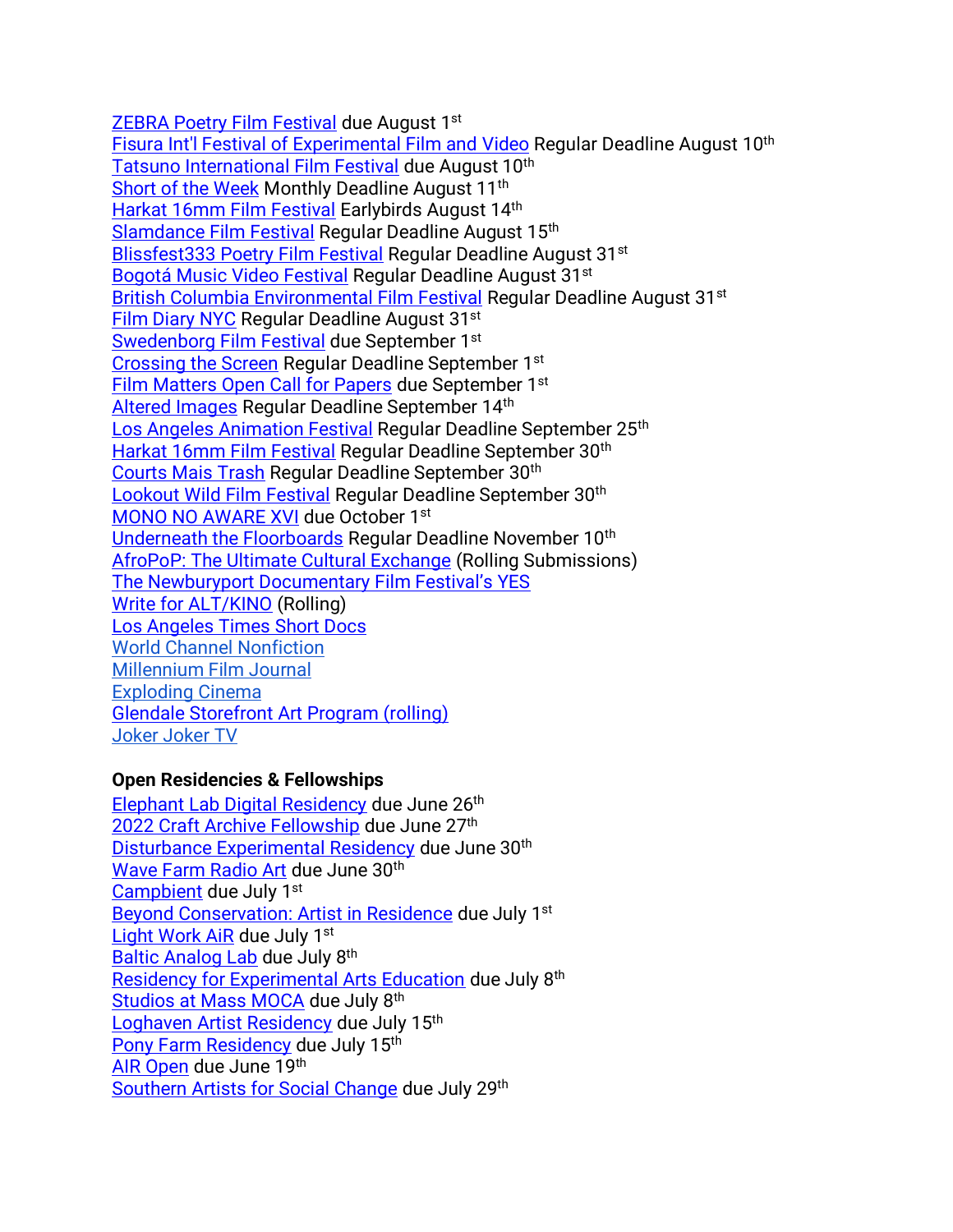[Queer|Art|Mentorship Intent to Apply](https://docs.google.com/forms/d/e/1FAIpQLSdNLi0txwTiisDgYT36XS1_uvvdB_4hHXglnPtH7QnkjPZqEw/viewform) due July 31<sup>st</sup> [Anita Wetzel Residency Grant](https://wsworkshop.org/residencies/anita-wetzel-studio-residency/) due August 1st [Bemis Center AiR](https://bemis.slideroom.com/#/login) due August 1st [VCCA Fellow](https://www.vcca.com/apply/) due September 15th [Studios at Mass MOCA](https://www.assetsforartists.org/applying) due January 8<sup>th</sup> [ArtVendome: Artist in Residence](https://www.vendomehotel.com/artvendome) [Adobe Creative Residency Community Fund](https://adobe.smapply.io/prog/adobe_creative_residency_community_fund_/) (Monthly) [Nes Artist Residency](https://docs.google.com/forms/d/e/1FAIpQLSfbokgQ5Jq5ZYa9y87lK9xq7n0yOJq8flXXNTNovTf2MRYg1w/viewform?formkey=dGM1OUN1R2xwYWl6eDgzZXJmU2YtVEE6MQ) The [Loisaida Center Emerging Artist Residency](https://docs.google.com/forms/d/e/1FAIpQLSdlETDquK-aDjonTcv-93WfUch04Bt0PLLYply6JxsmDzOfeA/viewform) [SomoS Berlin Virtual Artist Residency](https://www.somos-arts.org/somos-berlin-virtual-artist-residency/?fbclid=IwAR3hGjPBwOPyqSVfwDXjZx30jYu0cAD7YoPoXntyJXMapUVrRRHkIm9pbyQ) [Mentoring and Coaching for Creatives](https://www.artistmentor.co.uk/registration-and-booking/)

# **Open Funds**

[Filmed in NC Fund](https://www.cucalorus.org/programs/filmedinnc/) due June 23rd [LPB Digital Media Fund](https://lpbp.org/digital-media-fund-guidelines/) due June 27<sup>th</sup> [LPB Public Media Content Fund](https://lpbp.org/public-media-content-fund-guidelines/) due June 27<sup>th</sup> [LPB Current Issues Fund](https://lpbp.org/current-issues-fund-guidelines/) due June 27<sup>th</sup> [NYSCA/NYFA Artists with](https://www.nyfa.org/awards-grants/nysca-nyfa-artists-with-disabilities-grant/?mc_cid=9843227a03&mc_eid=90f30b4dbb) Disabilities Grant due June 28th [Collective Futures Fund](https://collectivefuturesfund.slideroom.com/#/Login) due June 30<sup>th</sup> [Ukraine Short Documentary Film Grant](https://screeningroom.org/festivals/public/ukraine-short-documentary-grant) due June 30th [MAAF](https://wavefarm.org/grants/maaf-artists/about?fbclid=IwAR2K4YF-u4v8bw4A5R6f6Hl-NZxz_zhf1SRqLIEnlOtGc1Bf7ouoNUk6IVM) due July 1st [Second Grants for Arts Projects](https://www.arts.gov/grants/grants-for-arts-projects/media-arts) due July 2<sup>nd</sup> [Illuminations Grant for Black Trans Women Visual Artists](https://www.queer-art.org/illuminations-grant?mc_cid=dadd1b2155&mc_eid=90f30b4dbb) due July 12th [Follow Focus Grant](https://screeningroom.org/festivals/public/screeningroom-&-jigsaw-productions-2022-follow-focus-grant) due July 31st [AXS Film Fund](https://www.axsfilmfund.org/) due July 31st [The Photodom Grant Program](https://photodom.shop/grant-program/?mc_cid=c5f90928a3&mc_eid=3e589c1a44) [Black Artists Grant](https://creativedebuts.co.uk/bag/) **[JustFilms](https://www.fordfoundation.org/work/our-grants/justfilms/justfilms-inquiry/)** [Boston Opportunity Funds](https://cityofbostonartsandculture.submittable.com/submit) [ARTNOIR'S JAR OF LOVE FUND](https://docs.google.com/forms/d/e/1FAIpQLSf1Lt2O1w5BlC2F4qfoBW6m-5P1eLunaUx0PL1sN9uybTV_6A/viewform) [Artist Support Pledge](https://artistsupportpledge.com/) [Pentacle's Cash Advance Program](https://www.pentacle.org/new-initiatives/cash-advance-program/)

# **Things to Watch**

Remains to be Streamed, IG Live [\(Ongoing, Tuesdays 8PM PT\)](https://www.instagram.com/preservationinsanity/) *[A Light Footprint in the Cosmos](https://www.sfu.ca/sca/events---news/events/a-light-footprint-in-the-cosmos.html)* (June 24 – 27) [Cinema of Breath](https://www.eventbrite.com/e/cinema-of-breath-rapturerupture-virtual-film-program-tickets-369660162497?keep_tld=1&fbclid=IwAR16kFPrXKGTx1lH9pXT1znc83rSzKc2IONFnU1jO1fHpl7g_f7h1jN3ugc) (June 25 – 28) [2 shorts by Akosua Adoma Owusu](https://www.e-flux.com/video/programs/471968/akosua-adoma-owusu/) (June 1 – 30) Creative Capital Carnival *[Artist Party of the Summer!](https://creative-capital.org/carnival-2022/?mc_cid=e1d590a98b&mc_eid=74a8c13742)* (June 30 1:30PM ET) [Towards Non-Anthropocentric Moving](https://www.e-flux.com/live/475136/towards-non-anthropocentric-moving-images-exemplars-of-a-counter-history-a-lecture-by-nbsp-jonathan-walley-nbsp/) Images (June 21 7PM ET) [Godspeed: Film Diary NYC](https://www.millenniumfilm.org/workshop-channel) [The People's Revolt: A New Constitution](https://www.millenniumfilm.org/workshop-channel) [The Fourfold](https://vimeo.com/722066469) [Ecstatic Static: Five Films by Jenny Brady](https://www.ecstaticstatic.com/screenings/827)